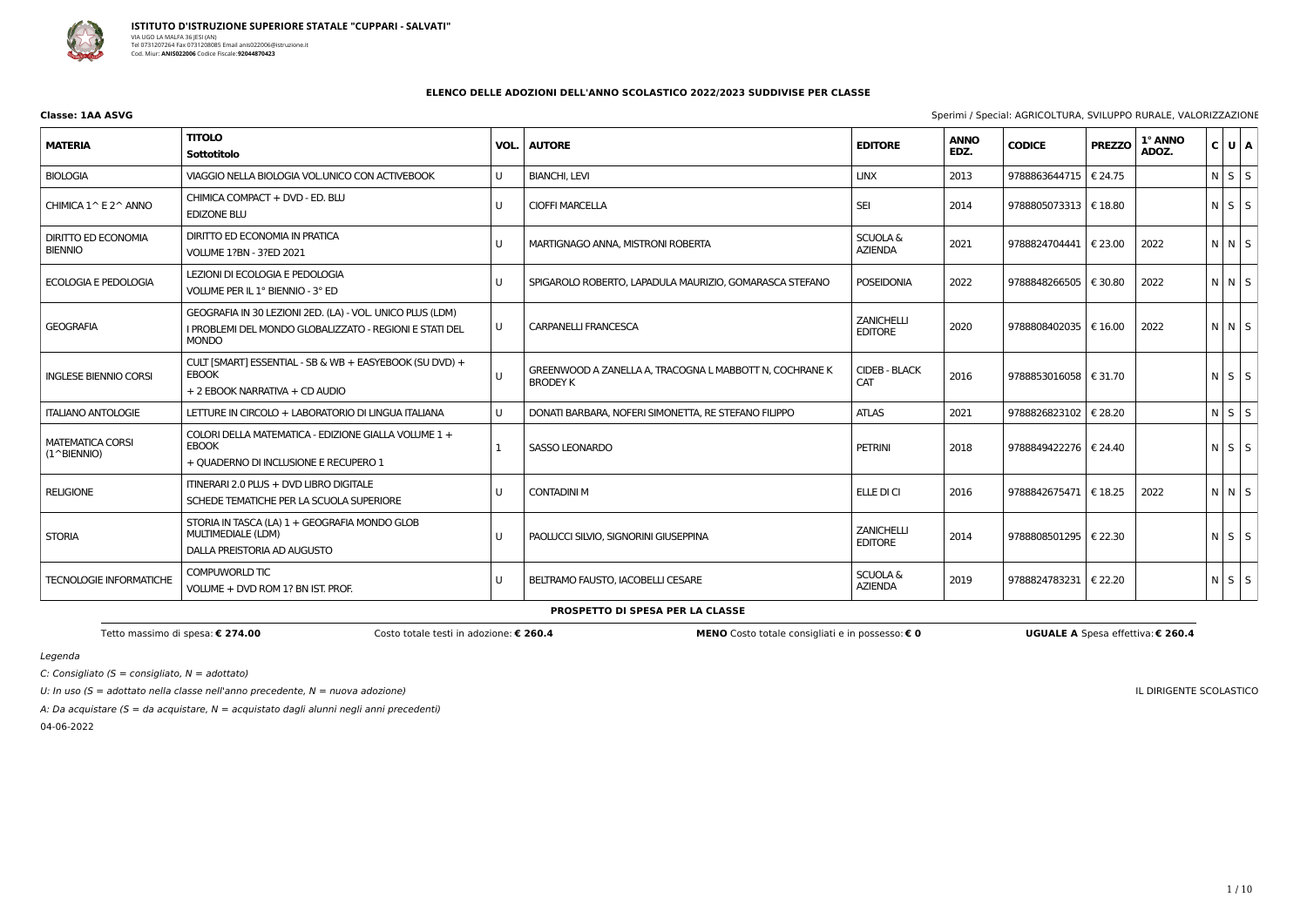

**Classe: 1BA ASVG** Sperimi / Special: AGRICOLTURA, SVILUPPO RURALE, VALORIZZAZIONE

Tetto massimo di spesa: € 274.00 Costo totale testi in adozione: € 260.4 MENO Costo totale consigliati e in possesso: € 0 UGUALE A Spesa effettiva: € 260.4

Legenda

C: Consigliato ( $S =$  consigliato,  $N =$  adottato)

U: In uso ( $S =$  adottato nella classe nell'anno precedente,  $N =$  nuova adozione)

A: Da acquistare ( $S = da$  acquistare,  $N = ac$ quistato dagli alunni negli anni precedenti)

04-06-2022

IL DIRIGENTE SCOLASTICO

### **ELENCO DELLE ADOZIONI DELL'ANNO SCOLASTICO 2022/2023 SUDDIVISE PER CLASSE**

| <b>MATERIA</b>                                 | <b>TITOLO</b><br>Sottotitolo                                                                                                         | VOL.         | <b>AUTORE</b>                                                              | <b>EDITORE</b>                        | <b>ANNO</b><br>EDZ. | <b>CODICE</b>           | <b>PREZZO</b>   | 1° ANNO<br>ADOZ. | C U A       |
|------------------------------------------------|--------------------------------------------------------------------------------------------------------------------------------------|--------------|----------------------------------------------------------------------------|---------------------------------------|---------------------|-------------------------|-----------------|------------------|-------------|
| <b>BIOLOGIA</b>                                | VIAGGIO NELLA BIOLOGIA VOL.UNICO CON ACTIVEBOOK                                                                                      | U            | <b>BIANCHI, LEVI</b>                                                       | <b>LINX</b>                           | 2013                | 9788863644715           | € 24.75         |                  | $N$ $S$ $S$ |
| CHIMICA 1^ E 2^ ANNO                           | CHIMICA COMPACT + DVD - ED. BLU<br><b>EDIZONE BLU</b>                                                                                | U            | <b>CIOFFI MARCELLA</b>                                                     | <b>SEI</b>                            | 2014                | 9788805073313   € 18.80 |                 |                  | $N$ $S$ $S$ |
| <b>DIRITTO ED ECONOMIA</b><br><b>BIENNIO</b>   | DIRITTO ED ECONOMIA IN PRATICA<br><b>VOLUME 1?BN - 3?ED 2021</b>                                                                     | U            | MARTIGNAGO ANNA, MISTRONI ROBERTA                                          | <b>SCUOLA &amp;</b><br><b>AZIENDA</b> | 2021                | 9788824704441   € 23.00 |                 | 2022             | NNS         |
| <b>ECOLOGIA E PEDOLOGIA</b>                    | LEZIONI DI ECOLOGIA E PEDOLOGIA<br>VOLUME PER IL 1° BIENNIO - 3° ED                                                                  | U            | SPIGAROLO ROBERTO, LAPADULA MAURIZIO, GOMARASCA STEFANO                    | <b>POSEIDONIA</b>                     | 2022                | 9788848266505   € 30.80 |                 | 2022             | $N$ $N$ $S$ |
| <b>GEOGRAFIA</b>                               | GEOGRAFIA IN 30 LEZIONI 2ED. (LA) - VOL. UNICO PLUS (LDM)<br>I PROBLEMI DEL MONDO GLOBALIZZATO - REGIONI E STATI DEL<br><b>MONDO</b> | U            | <b>CARPANELLI FRANCESCA</b>                                                | <b>ZANICHELLI</b><br><b>EDITORE</b>   | 2020                | 9788808402035   € 16.00 |                 | 2022             | NNS         |
| <b>INGLESE BIENNIO CORSI</b>                   | CULT [SMART] ESSENTIAL - SB & WB + EASYEBOOK (SU DVD) +<br><b>EBOOK</b><br>+ 2 EBOOK NARRATIVA + CD AUDIO                            | $\cup$       | GREENWOOD A ZANELLA A, TRACOGNA L MABBOTT N, COCHRANE K<br><b>BRODEY K</b> | <b>CIDEB - BLACK</b><br><b>CAT</b>    | 2016                | 9788853016058   € 31.70 |                 |                  | $N$ $S$ $S$ |
| <b>ITALIANO ANTOLOGIE</b>                      | LETTURE IN CIRCOLO + LABORATORIO DI LINGUA ITALIANA                                                                                  | $\mathbf{U}$ | DONATI BARBARA, NOFERI SIMONETTA, RE STEFANO FILIPPO                       | <b>ATLAS</b>                          | 2021                | 9788826823102           | € 28.20         |                  | $N$ $S$ $S$ |
| <b>MATEMATICA CORSI</b><br>$(1^{\wedge}BIENT)$ | COLORI DELLA MATEMATICA - EDIZIONE GIALLA VOLUME 1 +<br><b>EBOOK</b><br>+ QUADERNO DI INCLUSIONE E RECUPERO 1                        |              | <b>SASSO LEONARDO</b>                                                      | <b>PETRINI</b>                        | 2018                | 9788849422276   € 24.40 |                 |                  | $N$ $S$ $S$ |
| <b>RELIGIONE</b>                               | ITINERARI 2.0 PLUS + DVD LIBRO DIGITALE<br>SCHEDE TEMATICHE PER LA SCUOLA SUPERIORE                                                  | U            | <b>CONTADINI M</b>                                                         | ELLE DI CI                            | 2016                | 9788842675471   € 18.25 |                 | 2022             | NNS         |
| <b>STORIA</b>                                  | STORIA IN TASCA (LA) 1 + GEOGRAFIA MONDO GLOB<br><b>MULTIMEDIALE (LDM)</b><br>DALLA PREISTORIA AD AUGUSTO                            | $\cup$       | PAOLUCCI SILVIO, SIGNORINI GIUSEPPINA                                      | <b>ZANICHELLI</b><br><b>EDITORE</b>   | 2014                | 9788808501295   € 22.30 |                 |                  | $N$ $S$ $S$ |
| <b>TECNOLOGIE INFORMATICHE</b>                 | <b>COMPUWORLD TIC</b><br>VOLUME + DVD ROM 1? BN IST. PROF.                                                                           | U            | BELTRAMO FAUSTO, IACOBELLI CESARE                                          | <b>SCUOLA &amp;</b><br><b>AZIENDA</b> | 2019                | 9788824783231           | $\vert$ € 22.20 |                  | $N$ $S$ $S$ |

**PROSPETTO DI SPESA PER LA CLASSE**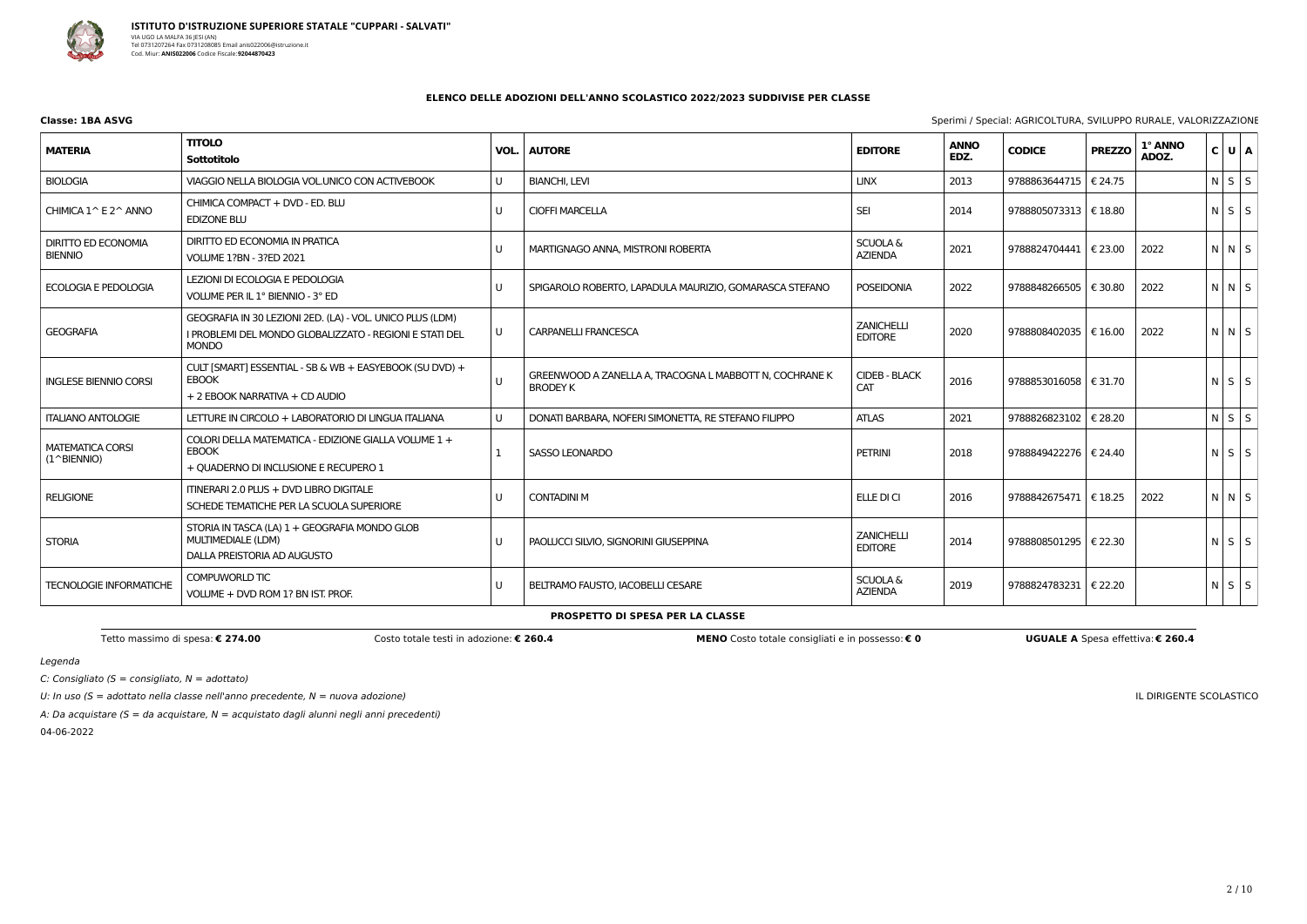

**Classe: 2AA ASVG** Sperimi / Special: AGRICOLTURA, SVILUPPO RURALE, VALORIZZAZIONE

C: Consigliato ( $S =$  consigliato,  $N =$  adottato)

U: In uso ( $S =$  adottato nella classe nell'anno precedente,  $N =$  nuova adozione)

A: Da acquistare (S = da acquistare,  $N =$  acquistato dagli alunni negli anni precedenti)

04-06-2022

IL DIRIGENTE SCOLASTICO

### **ELENCO DELLE ADOZIONI DELL'ANNO SCOLASTICO 2022/2023 SUDDIVISE PER CLASSE**

| <b>MATERIA</b>                                           | <b>TITOLO</b><br>Sottotitolo                                                                                  | VOL.         | <b>AUTORE</b>                                                              | <b>EDITORE</b>                              | <b>ANNO</b><br>EDZ. | <b>CODICE</b>           | <b>PREZZO</b> | 1° ANNO<br>ADOZ. | $C$ $U$ $A$ |  |
|----------------------------------------------------------|---------------------------------------------------------------------------------------------------------------|--------------|----------------------------------------------------------------------------|---------------------------------------------|---------------------|-------------------------|---------------|------------------|-------------|--|
| <b>BIOLOGIA</b>                                          | VIAGGIO NELLA BIOLOGIA VOL.UNICO CON ACTIVEBOOK                                                               | U            | <b>BIANCHI, LEVI</b>                                                       | <b>LINX</b>                                 | 2013                | 9788863644715   € 24.75 |               |                  | N S N       |  |
| CHIMICA $1^{\wedge}$ E $2^{\wedge}$ ANNO                 | CHIMICA COMPACT + DVD - ED. BLU<br><b>EDIZONE BLU</b>                                                         | $\mathbf{U}$ | <b>CIOFFI MARCELLA</b>                                                     | <b>SEI</b>                                  | 2014                | 9788805073313   € 18.80 |               |                  | $N$ $S$ $N$ |  |
| DIRITTO ED ECONOMIA BIENNIO                              | DIRITTO ED ECONOMIA IN PRATICA<br>VOLUME UNICO 1? BN ED. 2019                                                 | U            | MARTIGNAGO ANNA, MISTRONI ROBERTA                                          | <b>SCUOLA &amp; AZIENDA</b>                 | 2019                | 9788824783828   € 23.40 |               |                  | N S N       |  |
| <b>ECOLOGIA E PEDOLOGIA</b>                              | NUOVO BASI AGRONOMICHE TERRITORIALI PER LE<br><b>PRDUZIONI VEGETALI</b>                                       | U            | TEDESCHINI V, FERRE' A, FERRARI U                                          | <b>REDA EDIZIONI</b>                        | 2017                | 9788883612770   € 24.95 |               |                  | $N$ $S$ $S$ |  |
| <b>ECOLOGIA E PEDOLOGIA</b>                              | NUOVO SCIENZ E ETECNOLOGIE APPLICATE<br>ECOLOGIA E PEDOLOGIA                                                  | U            | AA W                                                                       | <b>REDA EDIZIONI</b>                        | 2019                | 9788883613418   € 24.70 |               |                  | $N$ $S$ $N$ |  |
| <b>INGLESE</b>                                           | <b>ESSENTIAL GRAMMAR IN USE 4ED</b><br><b>BOOK WITHOUT ANSWERS+INTERACTIVE EBOOK</b>                          | U            | MURPHY RAYMOND                                                             | <b>CAMBRIDGE UNIVERSITY</b><br><b>PRESS</b> | 2017                | 9781316509036   € 30.50 |               |                  | $N$ $S$ $S$ |  |
| <b>INGLESE BIENNIO CORSI</b>                             | CULT [SMART] ESSENTIAL - SB & WB + EASYEBOOK (SU<br>$DVD$ ) + $EBOOK$<br>+ 2 EBOOK NARRATIVA + CD AUDIO       | U            | GREENWOOD A ZANELLA A, TRACOGNA L MABBOTT N,<br><b>COCHRANE K BRODEY K</b> | <b>CIDEB - BLACK CAT</b>                    | 2016                | 9788853016058   € 31.70 |               |                  | N S N       |  |
| <b>ITALIANO ANTOLOGIE</b>                                | LETTURE IN CIRCOLO + LABORATORIO DI LINGUA ITALIANA                                                           | U            | DONATI BARBARA, NOFERI SIMONETTA, RE STEFANO FILIPPO                       | <b>ATLAS</b>                                | 2021                | 9788826823102   € 28.20 |               |                  | $N$ $S$ $N$ |  |
| <b>LABORATORI TECNOLOGICI ED</b><br><b>ESERCITAZIONI</b> | LABORATORI TECNOLOGICI SCIENZE E TECNOLOGIE<br><b>AGRARIE</b>                                                 | U            | OGGIONI S, FORGIARINI M N, CAMBONI L                                       | <b>REDA EDIZIONI</b>                        | 2021                | 9788883613524   € 22.00 |               |                  | $N$ $S$ $N$ |  |
| MATEMATICA CORSI (1^BIENNIO)                             | COLORI DELLA MATEMATICA - EDIZIONE GIALLA VOLUME 2 +<br><b>EBOOK</b><br>+ QUADERNO DI INCLUSIONE E RECUPERO 2 | -2           | <b>SASSO LEONARDO</b>                                                      | <b>PETRINI</b>                              | 2018                | 9788849422283   € 25.00 |               |                  | $N$ $S$ $S$ |  |
| <b>RELIGIONE</b>                                         | <b>ITINERARI 2.0 PLUS</b><br>SCHEDE TEMATICHE PER LA SCUOLA SUPERIORE                                         | U            | <b>CONTADINI M</b>                                                         | ELLE DI CI                                  | 2016                | 9788842675488   € 16.20 |               |                  | N S N       |  |
| <b>STORIA</b>                                            | STORIA IN TASCA (LA) - VOL 2 MULTIMEDIALE (LDM)<br>DALL'IMPERO ALL'ALTO MEDIOEVO                              | 2            | PAOLUCCI SILVIO, SIGNORINI GIUSEPPINA                                      | <b>ZANICHELLI EDITORE</b>                   | 2014                | 9788808401298   € 18.20 |               |                  | NSS         |  |
| <b>TECNOLOGIE INFORMATICHE</b>                           | COMPUWORLD TIC<br>VOLUME + DVD ROM 1? BN IST. PROF.                                                           | U            | BELTRAMO FAUSTO, IACOBELLI CESARE                                          | <b>SCUOLA &amp; AZIENDA</b>                 | 2019                | 9788824783231   € 22.20 |               |                  | N S N       |  |

### **PROSPETTO DI SPESA PER LA CLASSE**

Tetto massimo di spesa: € 163.00 Costo totale testi in adozione: € 310.6 MENO Costo totale consigliati e in possesso: € 211.95 UGUALE A Spesa effettiva: € 98.65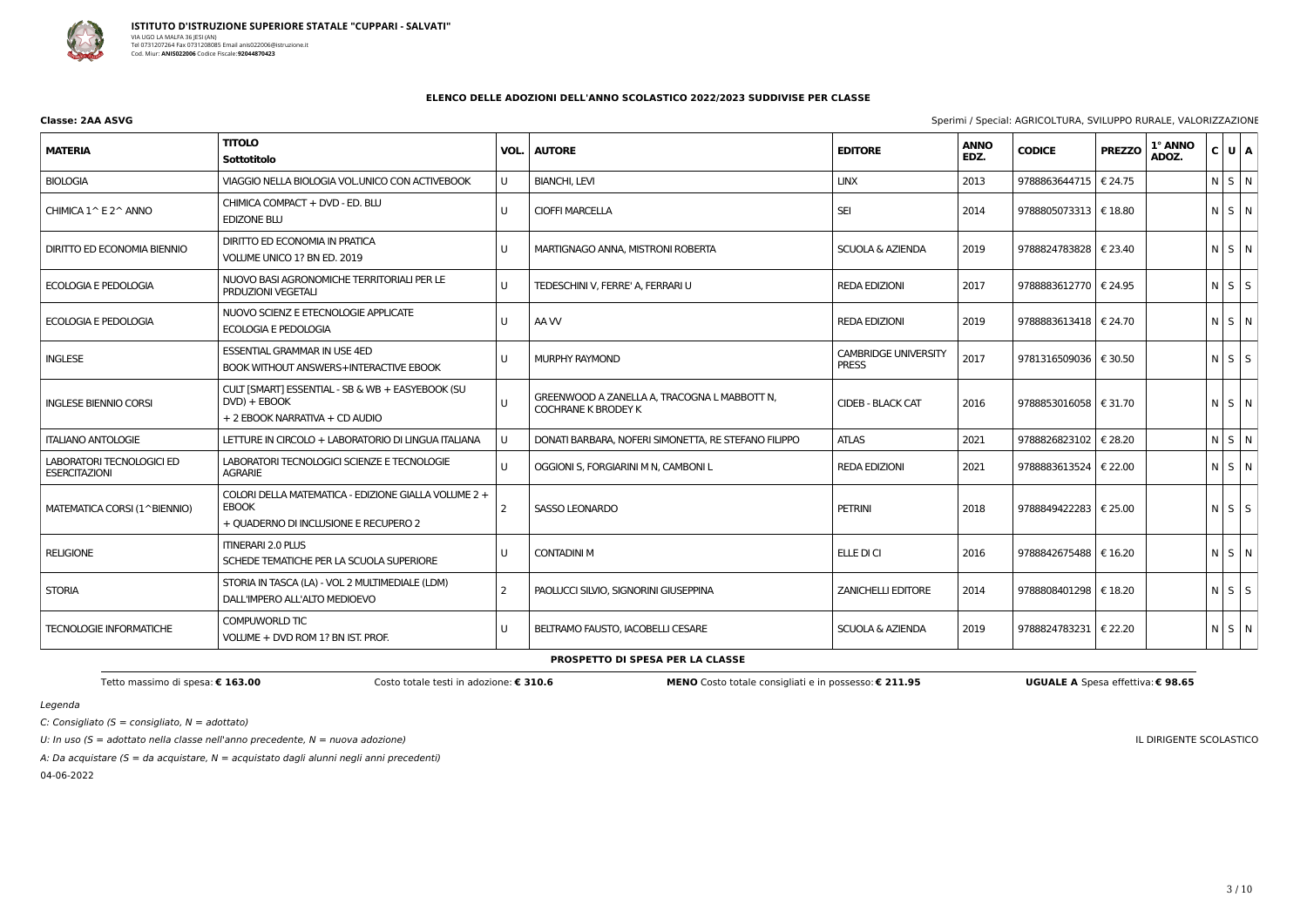

**Classe: 3A ASVG** Sperimi / Special: AGRICOLTURA, SVILUPPO RURALE, VALORIZZAZIONE

C: Consigliato ( $S =$  consigliato,  $N =$  adottato)

U: In uso ( $S =$  adottato nella classe nell'anno precedente,  $N =$  nuova adozione)

A: Da acquistare (S = da acquistare,  $N =$  acquistato dagli alunni negli anni precedenti)

04-06-2022

IL DIRIGENTE SCOLASTICO

### **ELENCO DELLE ADOZIONI DELL'ANNO SCOLASTICO 2022/2023 SUDDIVISE PER CLASSE**

| <b>MATERIA</b>                                                                                        | <b>TITOLO</b><br><b>Sottotitolo</b>                                                                                                    | VOL.           | <b>AUTORE</b>                                                       | <b>EDITORE</b>                              | <b>ANNO</b><br>EDZ. | <b>CODICE</b>           | <b>PREZZO</b> | $1^{\circ}$<br><b>ANNO</b><br>ADOZ. | C U A       |
|-------------------------------------------------------------------------------------------------------|----------------------------------------------------------------------------------------------------------------------------------------|----------------|---------------------------------------------------------------------|---------------------------------------------|---------------------|-------------------------|---------------|-------------------------------------|-------------|
| AGRICOLTURA SOSTENIBILE E BIOLOGICA                                                                   | AGRICOLTURA SOSTENIBILE, BIOLOGICA E DIFESA<br><b>DELLE COLTURE</b>                                                                    | U              | DELLACHA' A, OLIVERO G, FORGIARINI M N                              | <b>REDA EDIZIONI</b>                        | 2021                | 9788883613609   € 23.40 |               |                                     | $N$ $S$ $S$ |
| AGRONOMIA DEL TERRITORIO AGRARIO E FORESTALE                                                          | NUOVO BASI AGRONOMICHE TERRITORIALI PER LE<br>PRDUZIONI VEGETALI                                                                       | U              | TEDESCHINI V, FERRE' A, FERRARI U                                   | <b>REDA EDIZIONI</b>                        | 2017                | 9788883612770   € 24.95 |               |                                     | $N$ $S$ $N$ |
| ECONOMIA AGRARIA E LEGISLAZIONE DI SETTORE AGRARIA E<br><b>FORESTALE</b>                              | ECONOMIA AGRARIA E LEGISLAZIONE DI SETTORE<br><b>AGRARIA E FORESTALE</b><br>VOLUME CON HUB YOUNG E HUB KIT                             | $\mathbf{1}$   | <b>BATTINI FERDINANDO</b>                                           | <b>EDAGRICOLE</b>                           | 2020                | 9788852902413   € 15.90 |               |                                     | $N$ $S$ $S$ |
| GESTIONE E VALORIZZAZIONE DELLE ATTIVITA' PRODUTTIVE E SVILUPPO<br>DEL TERRITORIO E SOCIOLOGIA RURALE | GESTIONE E VALORIZZAZIONE AGROTERRITORIALE                                                                                             | U              | DAMIANI L, FORGIARINI M N, PUGLISI G                                | <b>REDA EDIZIONI</b>                        | 2017                | 9788883612961           | € 25.80       |                                     | $N$ $S$ $S$ |
| <b>INGLESE</b>                                                                                        | <b>ESSENTIAL GRAMMAR IN USE 4ED</b><br><b>BOOK WITHOUT ANSWERS+INTERACTIVE EBOOK</b>                                                   | U              | MURPHY RAYMOND                                                      | <b>CAMBRIDGE</b><br><b>UNIVERSITY PRESS</b> | 2017                | 9781316509036   € 30.50 |               |                                     | N S N       |
| <b>INGLESE BIENNIO CORSI</b>                                                                          | CULT [SMART] ESSENTIAL - SB & WB + EASYEBOOK<br>(SU DVD) + EBOOK<br>+ 2 EBOOK NARRATIVA + CD AUDIO                                     | $\sf U$        | GREENWOOD A ZANELLA A, TRACOGNA L<br>MABBOTT N, COCHRANE K BRODEY K | <b>CIDEB - BLACK CAT</b>                    | 2016                | 9788853016058   € 31.70 |               |                                     | N S N       |
| <b>INGLESE TESTI PROFESSIONALI</b>                                                                    | NEW KEYS AND STRATEGIES FOR MODERN FARMING -<br><b>LIBRO MISTO CON OPENBOOK</b><br>VOLUME + CD + EXTRAKIT + OPENBOOK                   | U              | AA W                                                                | <b>RIZZOLI</b><br><b>LANGUAGES</b>          | 2015                | 9788852901553   € 30.80 |               |                                     | $N$ $S$ $S$ |
| <b>ITALIANO ANTOLOGIE E STORIA LETTERATURA</b>                                                        | LETTERATURA APERTA - LIBRO MISTO CON LIBRO<br><b>DIGITALE</b><br>VOLUME 1 + CONTENUTI BASE + QUAD 3? 4? ANNO                           | 1              | SAMBUGAR MARTA, SALA' GABRIELLA                                     | LA NUOVA ITALIA<br><b>EDITRICE</b>          | 2020                | 9788830204577   € 32.30 |               |                                     | $N$ $S$ $S$ |
| LABORATORIO DI BIOLOGIA E DI CHIMICA APPLICATA AI PROCESSI DI<br><b>TRASFORMAZIONE</b>                | <b>TRASFORMAZIONI AGROALIMENTARI</b><br>E LABORATORIO DI BIOLOGIA E CHIMICA APPLICATA                                                  | U              | AA W                                                                | <b>REDA EDIZIONI</b>                        | 2022                | 9788883613685   € 24.80 |               | 2022                                | NNS         |
| MATEMATICA CORSI (2 BIENNIO + 5 ANNO)                                                                 | COLORI DELLA MATEMATICA - EDIZIONE BIANCA<br>VOLUME A + QUADERNO + EBOOK                                                               | $\mathbf{1}$   | SASSO LEONARDO, FRAGNI ILARIA                                       | <b>PETRINI</b>                              | 2019                | 9788849423068   € 29.30 |               |                                     | $N$ $S$ $S$ |
| <b>RELIGIONE</b>                                                                                      | <b>ITINERARI 2.0 PLUS</b><br>SCHEDE TEMATICHE PER LA SCUOLA SUPERIORE                                                                  | U              | <b>CONTADINI M</b>                                                  | ELLE DI CI                                  | 2016                | 9788842675488   € 16.20 |               |                                     | N S N       |
| <b>STORIA</b>                                                                                         | NOSTRA STORIA, IL NOSTRO PRESENTE (LA) 3ED. - VOL<br>$1$ (LDM)<br>3ED. DI STORIA IN TASCA ROSSA. DALL'ANNO MILLE AL<br><b>SEICENTO</b> | -1             | PAOLUCCI SILVIO, SIGNORINI GIUSEPPINA                               | <b>ZANICHELLI</b><br><b>EDITORE</b>         | 2020                | 9788808920362   € 22.60 |               |                                     | $N$ $S$ $S$ |
| TECNICHE DELLE PRODUZIONI VEGETALI E ZOOTECNICHE                                                      | PRODUZIONI VEGETALI<br>VOLUME B - COLTIVAZIONI ERBACEE - 3?ED 2020                                                                     | $\overline{2}$ | BOCCHI STEFANO, SPIGAROLO ROBERTO,<br><b>ALTAMURA GIACOMO</b>       | <b>POSEIDONIA</b>                           | 2021                | 9788848265058   € 28.90 |               |                                     | $N$ $S$ $S$ |

## **PROSPETTO DI SPESA PER LA CLASSE**

Tetto massimo di spesa: € 206.00 Costo MENO Costo totale consigliati e in possesso: € 103.35 UGUALE A Spesa effettiva: € 233.8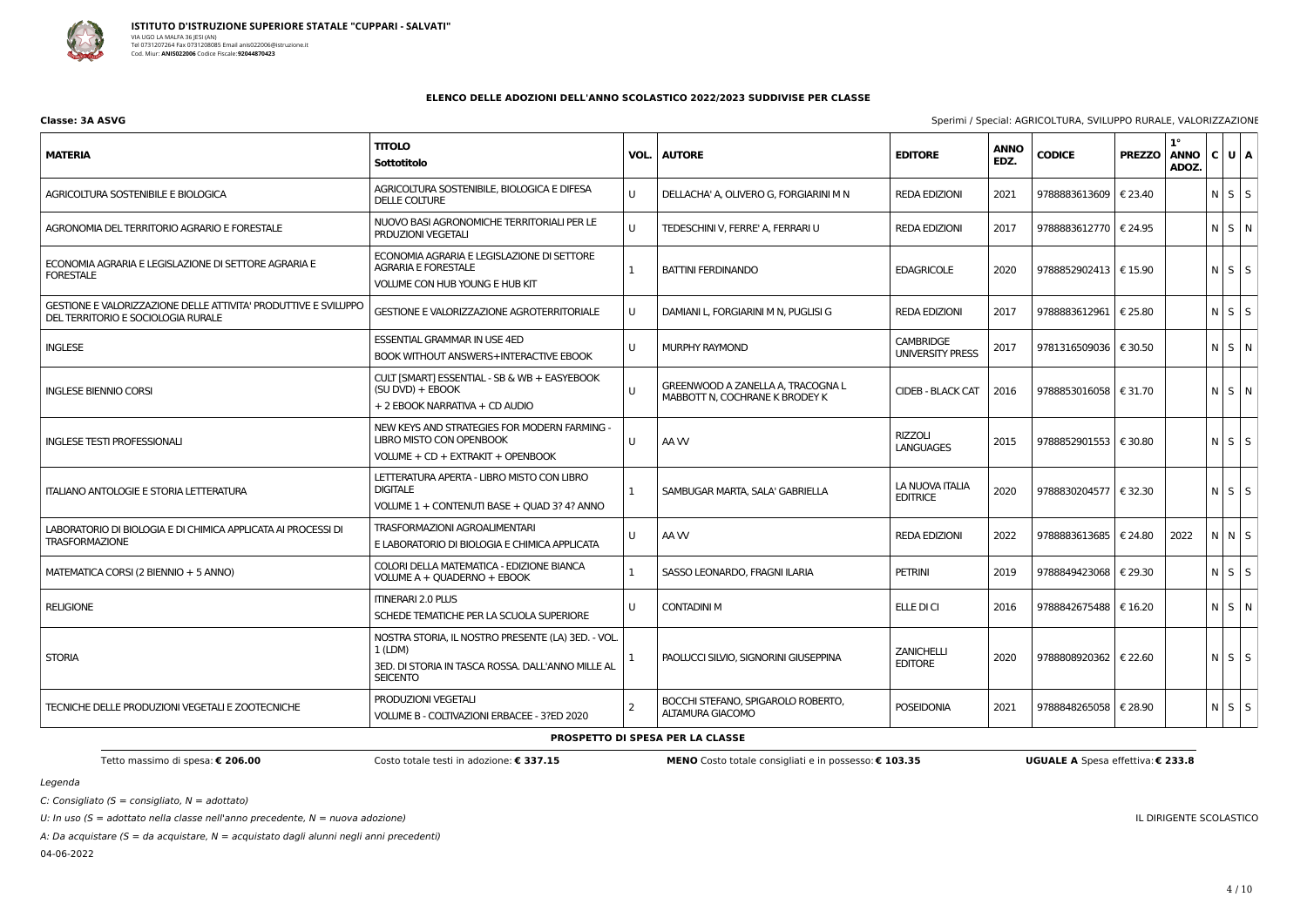

**Classe: 3BA ASVG** Sperimi / Special: AGRICOLTURA, SVILUPPO RURALE, VALORIZZAZIONE

C: Consigliato ( $S =$  consigliato,  $N =$  adottato)

U: In uso ( $S =$  adottato nella classe nell'anno precedente,  $N =$  nuova adozione)

A: Da acquistare (S = da acquistare,  $N =$  acquistato dagli alunni negli anni precedenti)

04-06-2022

#### IL DIRIGENTE SCOLASTICO

### **ELENCO DELLE ADOZIONI DELL'ANNO SCOLASTICO 2022/2023 SUDDIVISE PER CLASSE**

| <b>MATERIA</b>                                                                                        | <b>TITOLO</b><br><b>Sottotitolo</b>                                                                                                  | VOL.           | <b>AUTORE</b>                                                       | <b>EDITORE</b>                       | <b>ANNO</b><br>EDZ. | <b>CODICE</b>           | <b>PREZZO</b> | $1^{\circ}$<br><b>ANNO</b><br>ADOZ. | C U A       |
|-------------------------------------------------------------------------------------------------------|--------------------------------------------------------------------------------------------------------------------------------------|----------------|---------------------------------------------------------------------|--------------------------------------|---------------------|-------------------------|---------------|-------------------------------------|-------------|
| AGRICOLTURA SOSTENIBILE E BIOLOGICA                                                                   | AGRICOLTURA SOSTENIBILE, BIOLOGICA E DIFESA<br>DELLE COLTURE                                                                         | U              | DELLACHA' A, OLIVERO G, FORGIARINI M N                              | <b>REDA EDIZIONI</b>                 | 2021                | 9788883613609   € 23.40 |               |                                     | $N$ $S$ $S$ |
| AGRONOMIA DEL TERRITORIO AGRARIO E FORESTALE                                                          | NUOVO BASI AGRONOMICHE TERRITORIALI PER LE<br>PRDUZIONI VEGETALI                                                                     | $\sf U$        | TEDESCHINI V, FERRE' A, FERRARI U                                   | <b>REDA EDIZIONI</b>                 | 2017                | 9788883612770   € 24.95 |               |                                     | N S N       |
| ECONOMIA AGRARIA E LEGISLAZIONE DI SETTORE AGRARIA E<br><b>FORESTALE</b>                              | ECONOMIA AGRARIA E LEGISLAZIONE DI SETTORE<br><b>AGRARIA E FORESTALE</b><br>VOLUME CON HUB YOUNG E HUB KIT                           | -1             | <b>BATTINI FERDINANDO</b>                                           | <b>EDAGRICOLE</b>                    | 2020                | 9788852902413   € 15.90 |               |                                     | $N$ $S$ $S$ |
| GESTIONE E VALORIZZAZIONE DELLE ATTIVITA' PRODUTTIVE E SVILUPPO<br>DEL TERRITORIO E SOCIOLOGIA RURALE | GESTIONE E VALORIZZAZIONE AGROTERRITORIALE                                                                                           | U              | DAMIANI L, FORGIARINI M N, PUGLISI G                                | <b>REDA EDIZIONI</b>                 | 2017                | 9788883612961   € 25.80 |               |                                     | $N$ $S$ $S$ |
| <b>INGLESE</b>                                                                                        | <b>ESSENTIAL GRAMMAR IN USE 4ED</b><br><b>BOOK WITHOUT ANSWERS+INTERACTIVE EBOOK</b>                                                 | U              | MURPHY RAYMOND                                                      | <b>CAMBRIDGE</b><br>UNIVERSITY PRESS | 2017                | 9781316509036   € 30.50 |               |                                     | N S N       |
| <b>INGLESE BIENNIO CORSI</b>                                                                          | CULT [SMART] ESSENTIAL - SB & WB + EASYEBOOK<br>(SU DVD) + EBOOK<br>+ 2 EBOOK NARRATIVA + CD AUDIO                                   | U              | GREENWOOD A ZANELLA A, TRACOGNA L<br>MABBOTT N, COCHRANE K BRODEY K | <b>CIDEB - BLACK CAT</b>             | 2016                | 9788853016058   € 31.70 |               |                                     | N S N       |
| <b>INGLESE TESTI PROFESSIONALI</b>                                                                    | NEW KEYS AND STRATEGIES FOR MODERN FARMING -<br><b>LIBRO MISTO CON OPENBOOK</b><br>VOLUME + CD + EXTRAKIT + OPENBOOK                 | U              | AA W                                                                | <b>RIZZOLI</b><br><b>LANGUAGES</b>   | 2015                | 9788852901553   € 30.80 |               |                                     | $N$ $S$ $S$ |
| <b>ITALIANO ANTOLOGIE E STORIA LETTERATURA</b>                                                        | LETTERATURA APERTA - LIBRO MISTO CON LIBRO<br><b>DIGITALE</b><br>VOLUME 1 + CONTENUTI BASE + QUAD 3? 4? ANNO                         | 1              | SAMBUGAR MARTA, SALA' GABRIELLA                                     | LA NUOVA ITALIA<br><b>EDITRICE</b>   | 2020                | 9788830204577   € 32.30 |               |                                     | $N$ $S$ $S$ |
| LABORATORIO DI BIOLOGIA E DI CHIMICA APPLICATA AI PROCESSI DI<br><b>TRASFORMAZIONE</b>                | TRASFORMAZIONI AGROALIMENTARI<br>E LABORATORIO DI BIOLOGIA E CHIMICA APPLICATA                                                       | U              | AA W                                                                | <b>REDA EDIZIONI</b>                 | 2022                | 9788883613685   € 24.80 |               | 2022                                | N N S       |
| MATEMATICA CORSI (2 BIENNIO + 5 ANNO)                                                                 | COLORI DELLA MATEMATICA - EDIZIONE BIANCA<br>VOLUME A + QUADERNO + EBOOK                                                             | 1              | SASSO LEONARDO, FRAGNI ILARIA                                       | <b>PETRINI</b>                       | 2019                | 9788849423068   € 29.30 |               |                                     | $N$ $S$ $S$ |
| <b>RELIGIONE</b>                                                                                      | <b>ITINERARI 2.0 PLUS</b><br>SCHEDE TEMATICHE PER LA SCUOLA SUPERIORE                                                                | U              | <b>CONTADINI M</b>                                                  | ELLE DI CI                           | 2016                | 9788842675488   € 16.20 |               |                                     | $N$ $S$ $N$ |
| <b>STORIA -</b>                                                                                       | NOSTRA STORIA, IL NOSTRO PRESENTE (LA) 3ED. - VOL.<br>1(LDM)<br>3ED. DI STORIA IN TASCA ROSSA. DALL'ANNO MILLE AL<br><b>SEICENTO</b> | $\mathbf{1}$   | PAOLUCCI SILVIO, SIGNORINI GIUSEPPINA                               | <b>ZANICHELLI</b><br><b>EDITORE</b>  | 2020                | 9788808920362   € 22.60 |               |                                     | $N$ $S$ $S$ |
| TECNICHE DELLE PRODUZIONI VEGETALI E ZOOTECNICHE                                                      | PRODUZIONI VEGETALI<br>VOLUME B - COLTIVAZIONI ERBACEE - 3?ED 2020                                                                   | $\overline{2}$ | BOCCHI STEFANO, SPIGAROLO ROBERTO,<br>ALTAMURA GIACOMO              | <b>POSEIDONIA</b>                    | 2021                | 9788848265058   € 28.90 |               |                                     | $N$ $S$ $S$ |

# **PROSPETTO DI SPESA PER LA CLASSE**

Tetto massimo di spesa: € 206.00 Costo MENO Costo totale consigliati e in possesso: € 103.35 UGUALE A Spesa effettiva: € 233.8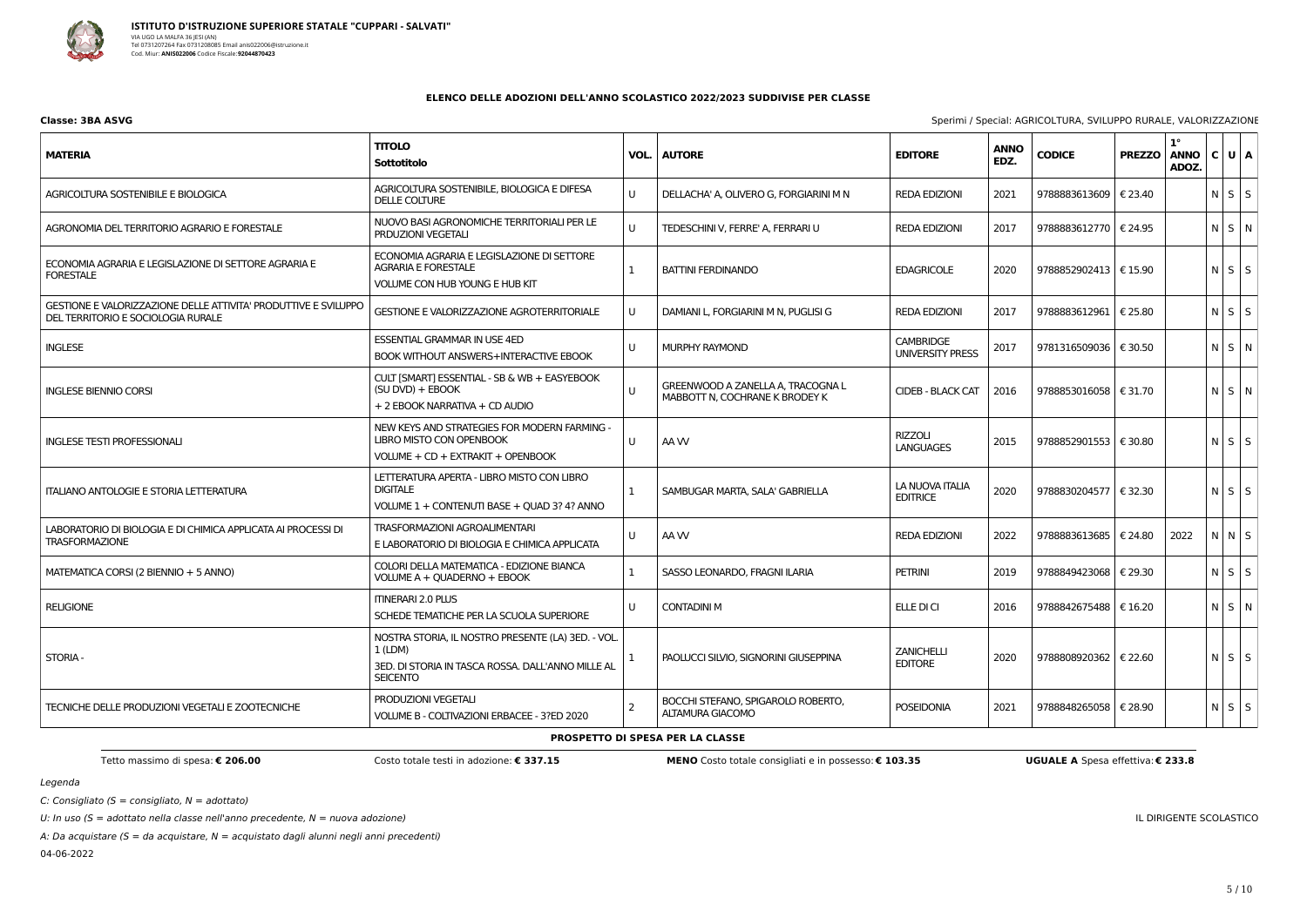

| Classe: 4A ASVG | Sperimi / Special: AGRICOLTURA, SVILUPPO RURALE, VALORIZZAZIONE |
|-----------------|-----------------------------------------------------------------|
|-----------------|-----------------------------------------------------------------|

C: Consigliato ( $S =$  consigliato,  $N =$  adottato)

U: In uso ( $S =$  adottato nella classe nell'anno precedente,  $N =$  nuova adozione)

A: Da acquistare ( $S = da$  acquistare,  $N = ac$ quistato dagli alunni negli anni precedenti)

04-06-2022

IL DIRIGENTE SCOLASTICO

### **ELENCO DELLE ADOZIONI DELL'ANNO SCOLASTICO 2022/2023 SUDDIVISE PER CLASSE**

| <b>MATERIA</b>                                                                                               | <b>TITOLO</b><br><b>Sottotitolo</b>                                                                                                   | VOL.<br><b>AUTORE</b> |                                                        | <b>EDITORE</b>                           | <b>ANNO</b><br>EDZ. | <b>CODICE</b>           | <b>PREZZO</b> | $1^{\circ}$<br><b>ANNO</b><br>ADOZ. | C U A       |
|--------------------------------------------------------------------------------------------------------------|---------------------------------------------------------------------------------------------------------------------------------------|-----------------------|--------------------------------------------------------|------------------------------------------|---------------------|-------------------------|---------------|-------------------------------------|-------------|
| AGRICOLTURA SOSTENIBILE E BIOLOGICA                                                                          | AGRICOLTURA SOSTENIBILE, BIOLOGICA E DIFESA DELLE<br><b>COLTURE</b>                                                                   | U                     | DELLACHA' A, OLIVERO G, FORGIARINI M N   REDA EDIZIONI |                                          | 2021                | 9788883613609           | € 23.40       |                                     | NSN         |
| AGRONOMIA DEL TERRITORIO AGRARIO E FORESTALE                                                                 | NUOVO BASI AGRONOMICHE TERRITORIALI PER LE<br><b>PRDUZIONI VEGETALI</b>                                                               | $\cup$                | TEDESCHINI V, FERRE' A, FERRARI U                      | <b>REDA EDIZIONI</b>                     | 2017                | 9788883612770           | € 24.95       |                                     | N S N       |
| ECONOMIA AGRARIA ED AGROALIMENTARE                                                                           | ECONOMIA AGRARIA E LEGISLAZIONE DI SETTORE<br><b>AGRARIA E FORESTALE</b><br><b>VOLUME 2 CON PRONTUARIO</b>                            | $\overline{2}$        | <b>BATTINI FERDINANDO</b>                              | <b>EDAGRICOLE</b>                        | 2021                | 9788852902420   € 16.70 |               | 2022                                | $N$ $N$ $S$ |
| GESTIONE E VALORIZZAZIONE DELLE ATTIVITA' PRODUTTIVE E SVILUPPO DEL<br><b>TERRITORIO E SOCIOLOGIA RURALE</b> | <b>GESTIONE E VALORIZZAZIONE AGROTERRITORIALE</b>                                                                                     | U                     | DAMIANI L, FORGIARINI M N, PUGLISI G                   | <b>REDA EDIZIONI</b>                     | 2017                | 9788883612961           | € 25.80       |                                     | $N$ $S$ $N$ |
| <b>INGLESE</b>                                                                                               | <b>IDENTITY B1-B1+ VISUAL</b><br>SB&WB CON QR CODE AUDIO/VIDEO + VISUAL ENGLISH<br><b>TRAINER</b>                                     | U                     | AA W                                                   | <b>OXFORD</b><br><b>UNIVERSITY PRESS</b> | 2019                | 9780194572750   € 27.80 |               |                                     | $N$ $S$ $S$ |
| <b>INGLESE TESTI PROFESSIONALI</b>                                                                           | NEW KEYS AND STRATEGIES FOR MODERN FARMING -<br>LIBRO MISTO CON OPENBOOK<br>VOLUME + CD + EXTRAKIT + OPENBOOK                         | $\cup$                | AA W                                                   | <b>RIZZOLI</b><br><b>LANGUAGES</b>       | 2015                | 9788852901553   € 30.80 |               |                                     | $N$ $S$ $N$ |
| <b>ITALIANO ANTOLOGIE E STORIA LETTERATURA</b>                                                               | LETTERATURA APERTA - LIBRO MISTO CON LIBRO DIGITALE<br><b>VOLUME 2 + CONTENUTI DI BASE</b>                                            |                       | SAMBUGAR MARTA, SALA' GABRIELLA                        | LA NUOVA ITALIA<br><b>EDITRICE</b>       | 2020                | 9788830204584           | € 33.40       | 2022                                | $N$ $N$ $S$ |
| LABORATORIO DI BIOLOGIA E DI CHIMICA APPLICATA AI PROCESSI DI<br><b>TRASFORMAZIONE</b>                       | NUOVO INDUSTRIE AGROALIMENTARI UNICO<br>INDUSTRIE AGROALIMENTARI 1 + 2                                                                | U                     | VIGANEGO M, MOLO A, D'ANCONA G G                       | <b>REDA EDIZIONI</b>                     | 2017                | 9788883612985           | € 29.80       |                                     | N S N       |
| MATEMATICA CORSI (2 BIENNIO + 5 ANNO)                                                                        | COLORI DELLA MATEMATICA - EDIZIONE BIANCA VOLUME A<br>+ QUADERNO + EBOOK                                                              |                       | SASSO LEONARDO, FRAGNI ILARIA                          | <b>PETRINI</b>                           | 2019                | 9788849423068           | € 29.30       |                                     | N S N       |
| <b>RELIGIONE</b>                                                                                             | <b>ITINERARI 2.0 PLUS</b><br>SCHEDE TEMATICHE PER LA SCUOLA SUPERIORE                                                                 | U                     | <b>CONTADINI M</b>                                     | ELLE DI CI                               | 2016                | 9788842675488   € 16.20 |               |                                     | N S N       |
| <b>STORIA</b>                                                                                                | NOSTRA STORIA, IL NOSTRO PRESENTE (LA) 3ED. - VOL. 2<br>(LDM)<br>3ED. DI STORIA IN TASCA ROSSA. IL SETTECENTO E<br><b>L'OTTOCENTO</b> | -2                    | PAOLUCCI SILVIO, SIGNORINI GIUSEPPINA                  | ZANICHELLI<br><b>EDITORE</b>             | 2020                | 9788808950796   € 23.20 |               | 2022                                | NNS         |
| TECNICHE DELLE PRODUZIONI VEGETALI E ZOOTECNICHE                                                             | PRODUZIONI VEGETALI<br>VOLUME C - COLTIVAZIONI ARBOREE - 3?ED 2020                                                                    | $\overline{3}$        | BOCCHI STEFANO, SPIGAROLO ROBERTO,<br>ALTAMURA GIACOMO | <b>POSEIDONIA</b>                        | 2021                | 9788848265102   € 28.90 |               | 2022                                | $N$ $N$ $S$ |

### **PROSPETTO DI SPESA PER LA CLASSE**

Tetto massimo di spesa: € 288.00 Costo MENO Costo totale consigliati e in possesso: € 180.25 UGUALE A Spesa effettiva: € 130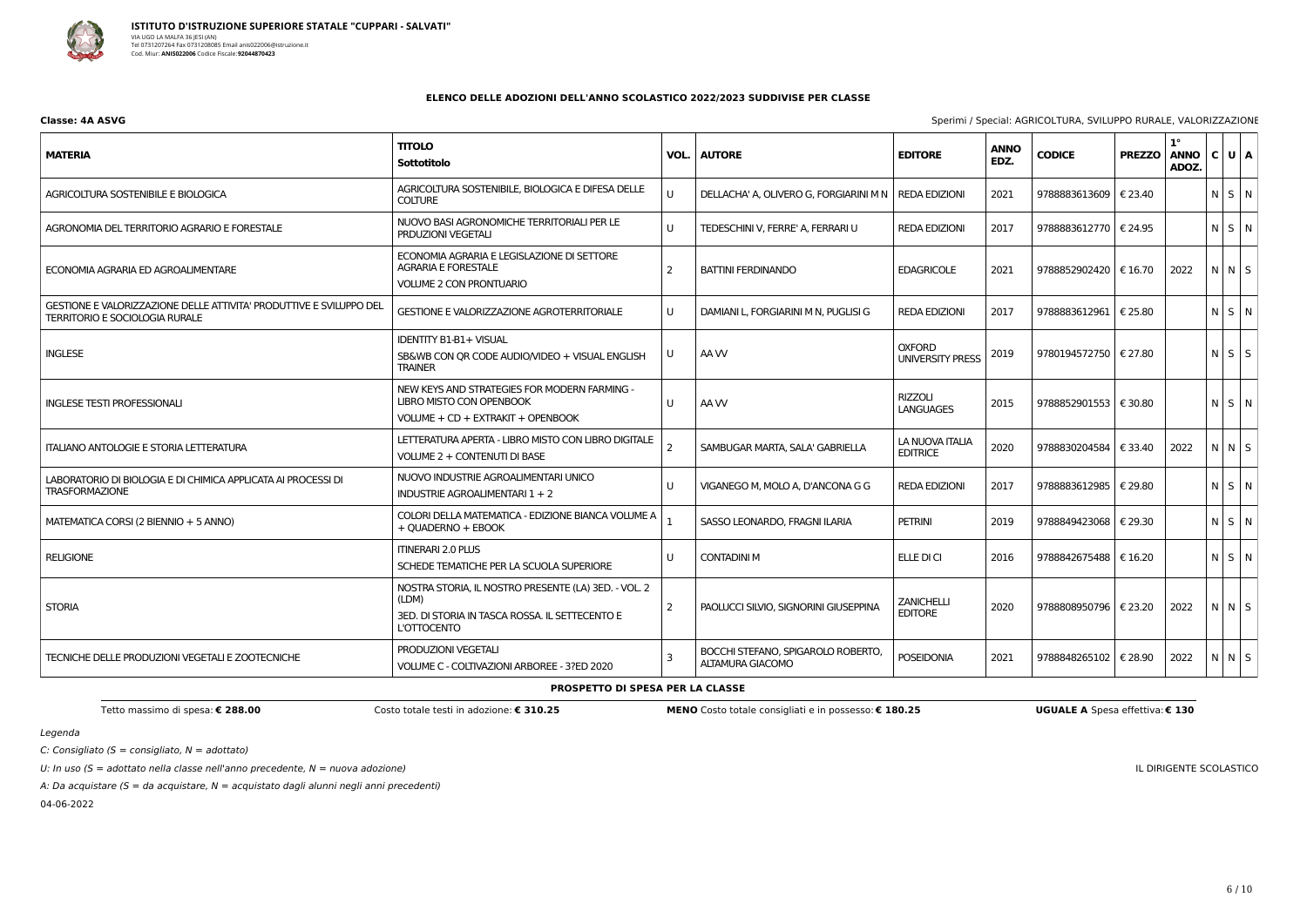

| Classe: 4B ASVG | Sperimi / Special: AGRICOLTURA, SVILUPPO RURALE, VALORIZZAZIONE |
|-----------------|-----------------------------------------------------------------|
|-----------------|-----------------------------------------------------------------|

C: Consigliato ( $S =$  consigliato,  $N =$  adottato)

U: In uso ( $S =$  adottato nella classe nell'anno precedente,  $N =$  nuova adozione)

A: Da acquistare ( $S = da$  acquistare,  $N = ac$ quistato dagli alunni negli anni precedenti)

04-06-2022

IL DIRIGENTE SCOLASTICO

### **ELENCO DELLE ADOZIONI DELL'ANNO SCOLASTICO 2022/2023 SUDDIVISE PER CLASSE**

| <b>MATERIA</b>                                                                                               | <b>TITOLO</b><br><b>Sottotitolo</b>                                                                                                   | VOL.           | <b>AUTORE</b>                                          | <b>EDITORE</b>                           | <b>ANNO</b><br>EDZ. | <b>CODICE</b>           | <b>PREZZO</b> | $1^{\circ}$<br><b>ANNO</b><br>ADOZ. | C U A       |
|--------------------------------------------------------------------------------------------------------------|---------------------------------------------------------------------------------------------------------------------------------------|----------------|--------------------------------------------------------|------------------------------------------|---------------------|-------------------------|---------------|-------------------------------------|-------------|
| AGRICOLTURA SOSTENIBILE E BIOLOGICA                                                                          | AGRICOLTURA SOSTENIBILE, BIOLOGICA E DIFESA DELLE<br><b>COLTURE</b>                                                                   | U              | DELLACHA' A, OLIVERO G, FORGIARINI M N                 | <b>REDA EDIZIONI</b>                     | 2021                | 9788883613609           | € 23.40       |                                     | N S N       |
| AGRONOMIA DEL TERRITORIO AGRARIO E FORESTALE                                                                 | NUOVO BASI AGRONOMICHE TERRITORIALI PER LE<br><b>PRDUZIONI VEGETALI</b>                                                               | U              | TEDESCHINI V, FERRE' A, FERRARI U                      | <b>REDA EDIZIONI</b>                     | 2017                | 9788883612770           | € 24.95       |                                     | $N$ $S$ $N$ |
| ECONOMIA AGRARIA E LEGISLAZIONE DI SETTORE AGRARIA E FORESTALE                                               | ECONOMIA AGRARIA E LEGISLAZIONE DI SETTORE<br><b>AGRARIA E FORESTALE</b><br><b>VOLUME 2 CON PRONTUARIO</b>                            | -2             | <b>BATTINI FERDINANDO</b>                              | <b>EDAGRICOLE</b>                        | 2021                | 9788852902420   € 16.70 |               | 2022                                | N N S       |
| GESTIONE E VALORIZZAZIONE DELLE ATTIVITA' PRODUTTIVE E SVILUPPO DEL<br><b>TERRITORIO E SOCIOLOGIA RURALE</b> | <b>GESTIONE E VALORIZZAZIONE AGROTERRITORIALE</b>                                                                                     | U              | DAMIANI L, FORGIARINI M N, PUGLISI G                   | <b>REDA EDIZIONI</b>                     | 2017                | 9788883612961           | € 25.80       |                                     | N S N       |
| <b>INGLESE TESTI PROFESSIONALI</b>                                                                           | NEW KEYS AND STRATEGIES FOR MODERN FARMING -<br><b>LIBRO MISTO CON OPENBOOK</b><br>VOLUME + CD + EXTRAKIT + OPENBOOK                  | U              | AA W                                                   | <b>RIZZOLI</b><br><b>LANGUAGES</b>       | 2015                | 9788852901553   € 30.80 |               |                                     | N S N       |
| <b>INGLESE TRIENNIO CORSI</b>                                                                                | <b>IDENTITY B1-B1+ VISUAL</b><br>SB&WB CON QR CODE AUDIO/VIDEO + VISUAL ENGLISH<br><b>TRAINER</b>                                     | U              | AA W                                                   | <b>OXFORD</b><br><b>UNIVERSITY PRESS</b> | 2019                | 9780194572750   € 27.80 |               |                                     | $N$ $S$ $S$ |
| <b>ITALIANO ANTOLOGIE E STORIA LETTERATURA</b>                                                               | LETTERATURA APERTA - LIBRO MISTO CON LIBRO DIGITALE<br>VOLUME 2 + CONTENUTI DI BASE                                                   | $\overline{2}$ | SAMBUGAR MARTA, SALA' GABRIELLA                        | LA NUOVA ITALIA<br><b>EDITRICE</b>       | 2020                | 9788830204584           | € 33.40       | 2022                                | N N S       |
| LABORATORIO DI BIOLOGIA E DI CHIMICA APPLICATA AI PROCESSI DI<br><b>TRASFORMAZIONE</b>                       | NUOVO INDUSTRIE AGROALIMENTARI UNICO<br>INDUSTRIE AGROALIMENTARI 1 + 2                                                                | U              | VIGANEGO M, MOLO A, D'ANCONA G G                       | <b>REDA EDIZIONI</b>                     | 2017                | 9788883612985           | € 29.80       |                                     | $N$ $S$ $N$ |
| MATEMATICA CORSI (2 BIENNIO + 5 ANNO)                                                                        | COLORI DELLA MATEMATICA - EDIZIONE BIANCA VOLUME A<br>+ OUADERNO + EBOOK                                                              |                | SASSO LEONARDO, FRAGNI ILARIA                          | <b>PETRINI</b>                           | 2019                | 9788849423068           | € 29.30       |                                     | $N$ $S$ $N$ |
| <b>RELIGIONE</b>                                                                                             | <b>ITINERARI 2.0 PLUS</b><br>SCHEDE TEMATICHE PER LA SCUOLA SUPERIORE                                                                 | U              | <b>CONTADINI M</b>                                     | ELLE DI CI                               | 2016                | 9788842675488   € 16.20 |               |                                     | N S N       |
| <b>STORIA</b>                                                                                                | NOSTRA STORIA, IL NOSTRO PRESENTE (LA) 3ED. - VOL. 2<br>(LDM)<br>3ED. DI STORIA IN TASCA ROSSA. IL SETTECENTO E<br><b>L'OTTOCENTO</b> | -2             | PAOLUCCI SILVIO, SIGNORINI GIUSEPPINA                  | <b>ZANICHELLI</b><br><b>EDITORE</b>      | 2020                | 9788808950796           | € 23.20       | 2022                                | $N$ $N$ $S$ |
| TECNICHE DELLE PRODUZIONI VEGETALI E ZOOTECNICHE                                                             | PRODUZIONI VEGETALI<br>VOLUME C - COLTIVAZIONI ARBOREE - 3?ED 2020                                                                    | 3              | BOCCHI STEFANO, SPIGAROLO ROBERTO,<br>ALTAMURA GIACOMO | <b>POSEIDONIA</b>                        | 2021                | 9788848265102   € 28.90 |               | 2022                                | $N$ N S     |

### **PROSPETTO DI SPESA PER LA CLASSE**

Tetto massimo di spesa: € 288.00 Costo MENO Costo totale consigliati e in possesso: € 180.25 UGUALE A Spesa effettiva: € 130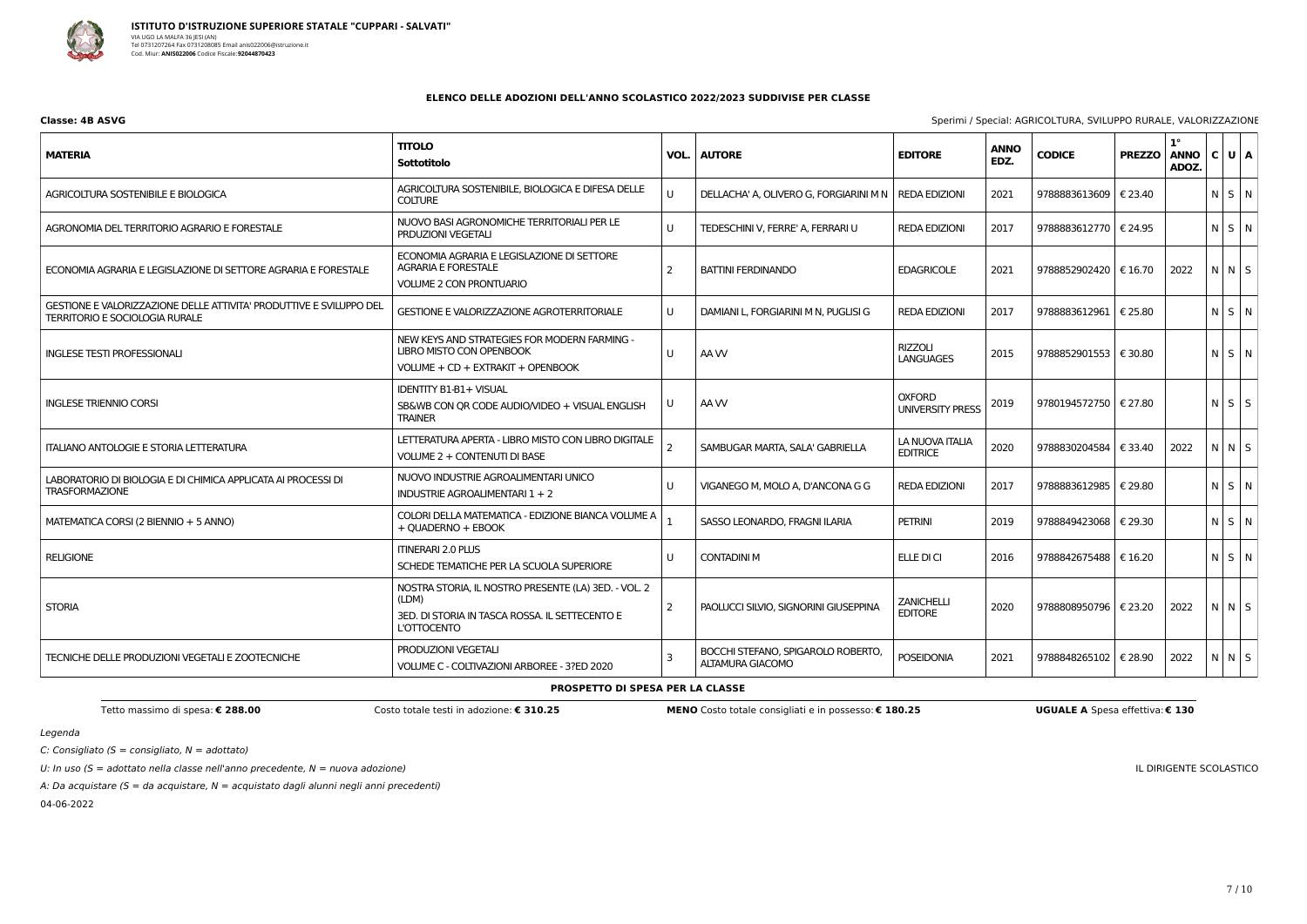

C: Consigliato ( $S =$  consigliato,  $N =$  adottato)

U: In uso ( $S =$  adottato nella classe nell'anno precedente,  $N =$  nuova adozione)

A: Da acquistare ( $S = da$  acquistare,  $N = ac$ quistato dagli alunni negli anni precedenti)

04-06-2022

| ecial: AGRICOLTURA, SVILUPPO RURALE, VALORIZZAZIONE |  |  |
|-----------------------------------------------------|--|--|
|                                                     |  |  |

IL DIRIGENTE SCOLASTICO

### **ELENCO DELLE ADOZIONI DELL'ANNO SCOLASTICO 2022/2023 SUDDIVISE PER CLASSE**

### **Classe: 5AS SERVIZI PER L'AGRICOLTURA E LO SVILUPPO RURALE** Specialità del segundo del segundo del superiori del segundo del segundo del segundo del segundo del segundo del segundo de Specimi / Specialità / Specialità / S

| <b>MATERIA</b>                                                                                               | <b>TITOLO</b><br>Sottotitolo                                                                                                      | VOL.         | <b>AUTORE</b>                                    | <b>EDITORE</b>                           | <b>ANNO</b><br>EDZ. | <b>CODICE</b>           | <b>PREZZO</b> | $1^{\circ}$<br><b>ANNO</b><br>ADOZ. | C U A             |             |
|--------------------------------------------------------------------------------------------------------------|-----------------------------------------------------------------------------------------------------------------------------------|--------------|--------------------------------------------------|------------------------------------------|---------------------|-------------------------|---------------|-------------------------------------|-------------------|-------------|
| AGRICOLTURA SOSTENIBILE E BIOLOGICA                                                                          | AGRICOLTURA SOSTENIBILE, BIOLOGICA E DIFESA DELLE<br><b>COLTURE</b>                                                               | U            | DELLACHA' A, OLIVERO G,<br><b>FORGIARINI M N</b> | <b>REDA EDIZIONI</b>                     | 2021                | 9788883613609   € 23.40 |               |                                     |                   | N S N       |
| AGRONOMIA DEL TERRITORIO AGRARIO E FORESTALE                                                                 | NUOVO BASI AGRONOMICHE TERRITORIALI PER LE PRDUZIONI<br><b>VEGETALI</b>                                                           | $\mathbf{U}$ | TEDESCHINI V, FERRE' A,<br><b>FERRARIU</b>       | <b>REDA EDIZIONI</b>                     | 2017                | 9788883612770   € 24.95 |               |                                     | $N$ $S$ $N$       |             |
| ECONOMIA AGRARIA E LEGISLAZIONE DI SETTORE AGRARIA E FORESTALE                                               | ECONOMIA AGRARIA E DELLO SVILUPPO TERRITORIALE<br>PER GLI ISTITUTI PROFESSIONALI SETTORE SERVIZI PER<br>L'AGRICOLTURA E LO SVILUP | 2            | <b>AMICABILE STEFANO</b>                         | <b>HOEPLI</b>                            | 2019                | 9788820388485   € 24.90 |               |                                     |                   | N S N       |
| ECONOMIA AGRARIA E LEGISLAZIONE DI SETTORE AGRARIA E FORESTALE                                               | ECONOMIA AGRARIA E DELLO SVILUPPO TERRITORIALE<br>PER GLI ISTITUTI PROFESSIONALI SETTORE SERVIZI PER<br>L'AGRICOLTURA E LO SVILUP |              | <b>AMICABILE STEFANO</b>                         | <b>HOEPLI</b>                            | 2018                | 9788820383237   € 25.90 |               |                                     | $N$ $S$ $N$       |             |
| GESTIONE E VALORIZZAZIONE DELLE ATTIVITA' PRODUTTIVE E SVILUPPO DEL<br><b>TERRITORIO E SOCIOLOGIA RURALE</b> | <b>GESTIONE E VALORIZZAZIONE AGROTERRITORIALE</b>                                                                                 | U            | DAMIANI L, FORGIARINI M N,<br><b>PUGLISI G</b>   | <b>REDA EDIZIONI</b>                     | 2017                | 9788883612961           | € 25.80       |                                     |                   | N S N       |
| <b>INGLESE TESTI PROFESSIONALI</b>                                                                           | NEW KEYS AND STRATEGIES FOR MODERN FARMING - LIBRO<br>MISTO CON OPENBOOK<br>VOLUME + CD + EXTRAKIT + OPENBOOK                     | U            | AA W                                             | <b>RIZZOLI</b><br><b>LANGUAGES</b>       | 2015                | 9788852901553   € 30.80 |               |                                     | $N$ $S$ $N$       |             |
| <b>INGLESE TRIENNIO CORSI</b>                                                                                | <b>IDENTITY B1-B1+ VISUAL</b><br>SB&WB CON QR CODE AUDIO/VIDEO + VISUAL ENGLISH<br><b>TRAINER</b>                                 | U            | AA W                                             | <b>OXFORD</b><br><b>UNIVERSITY PRESS</b> | 2019                | 9780194572750   € 27.80 |               |                                     |                   | N S N       |
| <b>ITALIANO ANTOLOGIE E STORIA LETTERATURA</b>                                                               | LL LABORATORIO DI LETTERATURA 3 - EDIZIONE MISTA<br>VOLUME 3 + GUIDA ALL'ESAME 3 + ESPANSIONE WEB 3                               | 3            | SAMBUGAR MARTA, SALA'<br><b>GABRIELLA</b>        | LA NUOVA ITALIA<br><b>EDITRICE</b>       | 2013                | 9788822177001           | € 36.70       |                                     | $N$ $S$ $S$       |             |
| <b>ITALIANO SUSSIDI E LETTURE CRITICHE</b>                                                                   | <b>VERSO LA PRIMA PROVA</b><br>PROPOSTE DI SCRITTURA PER IL NUOVO ESAME DI STATO                                                  | U            | <b>ROCCHI</b>                                    | <b>LOESCHER</b><br><b>EDITORE</b>        | 2019                | 9788858335833   € 7.00  |               |                                     |                   | $N$ $S$ $S$ |
| MATEMATICA CORSI (2 BIENNIO + 5 ANNO)                                                                        | COLORI DELLA MATEMATICA - EDIZIONE BIANCA VOLUME A +<br>QUADERNO + EBOOK                                                          |              | SASSO LEONARDO, FRAGNI<br><b>ILARIA</b>          | <b>PETRINI</b>                           | 2019                | 9788849423068   € 29.30 |               |                                     |                   | N S N       |
| <b>RELIGIONE</b>                                                                                             | <b>ITINERARI 2.0 PLUS</b><br>SCHEDE TEMATICHE PER LA SCUOLA SUPERIORE                                                             | U            | <b>CONTADINI M</b>                               | ELLE DI CI                               | 2016                | 9788842675488   € 16.20 |               |                                     |                   | N S N       |
| <b>STORIA</b>                                                                                                | STORIA IN TASCA (LA) - EDIZIONE ROSSA VOLUME 5 (LDM)<br>SECONDA EDIZIONE DI LA STORIA IN TASCA IL NOVECENTO E<br>OGGI             |              | PAOLUCCI SILVIO, SIGNORINI<br><b>GIUSEPPINA</b>  | <b>ZANICHELLI</b><br><b>EDITORE</b>      | 2016                | 9788808736550   € 23.70 |               |                                     | $N$ $S$ $S$       |             |
| TECNICHE DELLE PRODUZIONI VEGETALI E ZOOTECNICHE                                                             | CORSO DI PRODUZIONI VEGETALI UNICO<br>TECNICHE E TECNOLOGIE APPLICATE - LIBRO MISTO                                               | U            | MUROLO G, DAMIANI L                              | <b>REDA EDIZIONI</b>                     | 2012                | 9788883611582   € 29.10 |               |                                     | $N \mid S \mid N$ |             |
|                                                                                                              |                                                                                                                                   |              |                                                  |                                          |                     |                         |               |                                     |                   |             |

#### **PROSPETTO DI SPESA PER LA CLASSE**

Tetto massimo di spesa: € 191.00 Costo totale testi in adozione: € 325.55 MENO Costo totale consigliati e in possesso: € 258.15 UGUALE A Spesa effettiva: € 67.4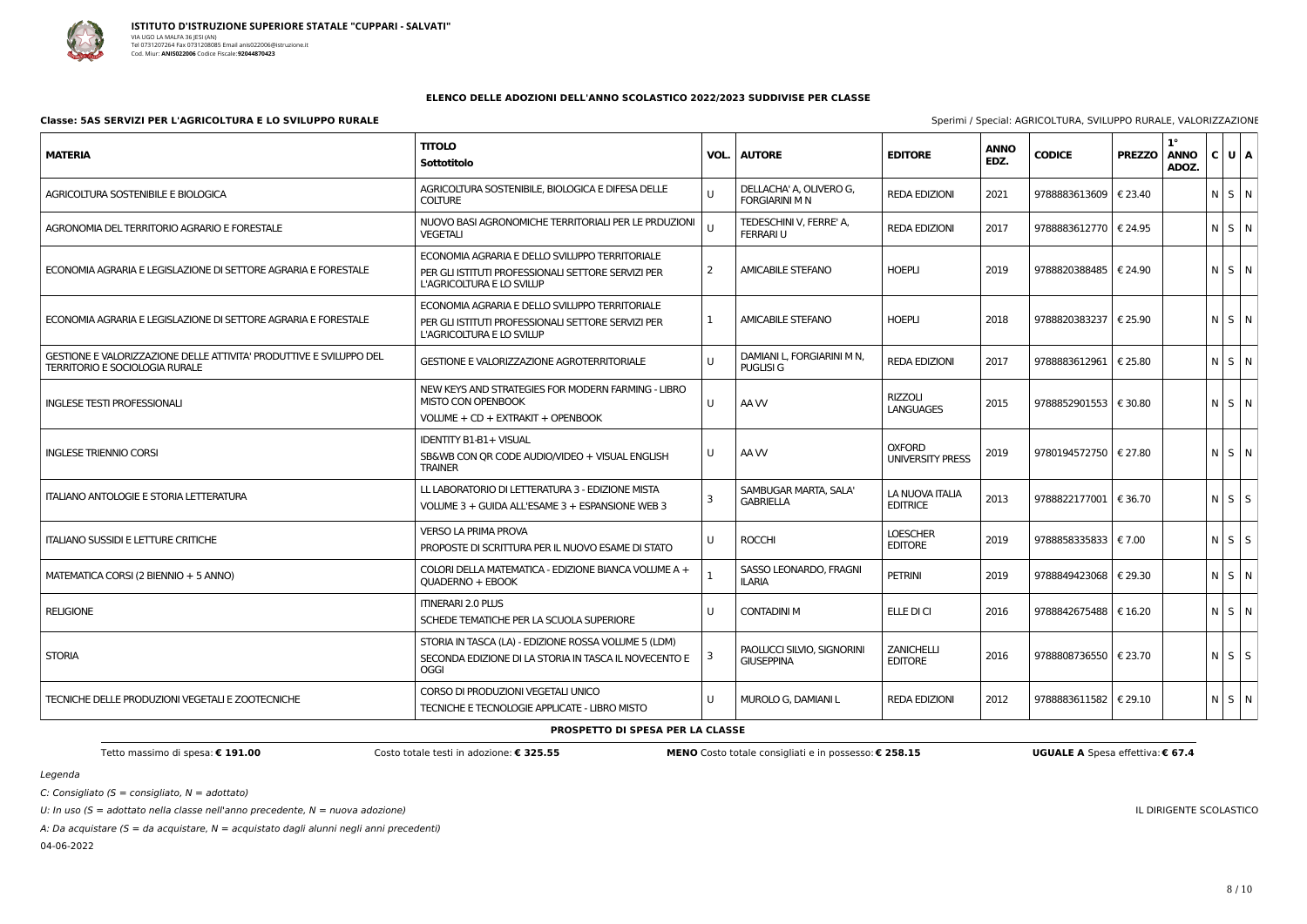

C: Consigliato ( $S =$  consigliato,  $N =$  adottato)

U: In uso ( $S =$  adottato nella classe nell'anno precedente,  $N =$  nuova adozione)

A: Da acquistare ( $S = da$  acquistare,  $N = ac$ quistato dagli alunni negli anni precedenti)

04-06-2022

| ecial: AGRICOLTURA, SVILUPPO RURALE, VALORIZZAZIONE |  |  |
|-----------------------------------------------------|--|--|
|                                                     |  |  |

IL DIRIGENTE SCOLASTICO

### **ELENCO DELLE ADOZIONI DELL'ANNO SCOLASTICO 2022/2023 SUDDIVISE PER CLASSE**

### **Classe: 5BS SERVIZI PER L'AGRICOLTURA E LO SVILUPPO RURALE** Specialità del segundo del segundo del superiori del segundo del segundo del segundo del segundo del segundo de Specialità / Specialità / Specialità / Specialità

| <b>MATERIA</b>                                                                                               | <b>TITOLO</b><br>Sottotitolo                                                                                                      | VOL.         | <b>AUTORE</b>                                    | <b>EDITORE</b>                           | <b>ANNO</b><br>EDZ. | <b>CODICE</b>           | <b>PREZZO</b> | $1^{\circ}$<br><b>ANNO</b><br>ADOZ. | C U A       |
|--------------------------------------------------------------------------------------------------------------|-----------------------------------------------------------------------------------------------------------------------------------|--------------|--------------------------------------------------|------------------------------------------|---------------------|-------------------------|---------------|-------------------------------------|-------------|
| AGRICOLTURA SOSTENIBILE E BIOLOGICA                                                                          | AGRICOLTURA SOSTENIBILE, BIOLOGICA E DIFESA DELLE<br><b>COLTURE</b>                                                               | $\mathbf{U}$ | DELLACHA' A, OLIVERO G,<br><b>FORGIARINI M N</b> | <b>REDA EDIZIONI</b>                     | 2021                | 9788883613609   € 23.40 |               |                                     | $N$ $S$ $N$ |
| AGRONOMIA DEL TERRITORIO AGRARIO E FORESTALE                                                                 | NUOVO BASI AGRONOMICHE TERRITORIALI PER LE PRDUZIONI<br><b>VEGETALI</b>                                                           |              | TEDESCHINI V, FERRE' A,<br><b>FERRARI U</b>      | <b>REDA EDIZIONI</b>                     | 2017                | 9788883612770   € 24.95 |               |                                     | $N$ $S$ $N$ |
| ECONOMIA AGRARIA E LEGISLAZIONE DI SETTORE AGRARIA E FORESTALE                                               | ECONOMIA AGRARIA E DELLO SVILUPPO TERRITORIALE<br>PER GLI ISTITUTI PROFESSIONALI SETTORE SERVIZI PER<br>L'AGRICOLTURA E LO SVILUP |              | <b>AMICABILE STEFANO</b>                         | <b>HOEPLI</b>                            | 2019                | 9788820388485   € 24.90 |               |                                     | N S N       |
| ECONOMIA AGRARIA E LEGISLAZIONE DI SETTORE AGRARIA E FORESTALE                                               | ECONOMIA AGRARIA E DELLO SVILUPPO TERRITORIALE<br>PER GLI ISTITUTI PROFESSIONALI SETTORE SERVIZI PER<br>L'AGRICOLTURA E LO SVILUP |              | <b>AMICABILE STEFANO</b>                         | <b>HOEPLI</b>                            | 2018                | 9788820383237   € 25.90 |               |                                     | $N$ $S$ $N$ |
| GESTIONE E VALORIZZAZIONE DELLE ATTIVITA' PRODUTTIVE E SVILUPPO DEL<br><b>TERRITORIO E SOCIOLOGIA RURALE</b> | <b>GESTIONE E VALORIZZAZIONE AGROTERRITORIALE</b>                                                                                 | U            | DAMIANI L, FORGIARINI M N,<br><b>PUGLISI G</b>   | <b>REDA EDIZIONI</b>                     | 2017                | 9788883612961           | € 25.80       |                                     | N S N       |
| <b>INGLESE TESTI PROFESSIONALI</b>                                                                           | NEW KEYS AND STRATEGIES FOR MODERN FARMING - LIBRO<br><b>MISTO CON OPENBOOK</b><br>VOLUME + CD + EXTRAKIT + OPENBOOK              | U            | AA W                                             | <b>RIZZOLI</b><br><b>LANGUAGES</b>       | 2015                | 9788852901553   € 30.80 |               |                                     | N S N       |
| <b>INGLESE TRIENNIO CORSI</b>                                                                                | <b>IDENTITY B1-B1+ VISUAL</b><br>SB&WB CON QR CODE AUDIO/VIDEO + VISUAL ENGLISH<br><b>TRAINER</b>                                 | U            | AA W                                             | <b>OXFORD</b><br><b>UNIVERSITY PRESS</b> | 2019                | 9780194572750   € 27.80 |               |                                     | $N$ $S$ $N$ |
| <b>ITALIANO ANTOLOGIE E STORIA LETTERATURA</b>                                                               | LL LABORATORIO DI LETTERATURA 3 - EDIZIONE MISTA<br>VOLUME 3 + GUIDA ALL'ESAME 3 + ESPANSIONE WEB 3                               |              | SAMBUGAR MARTA, SALA'<br><b>GABRIELLA</b>        | LA NUOVA ITALIA<br><b>EDITRICE</b>       | 2013                | 9788822177001   € 36.70 |               |                                     | $N$ $S$ $S$ |
| <b>ITALIANO SUSSIDI E LETTURE CRITICHE</b>                                                                   | <b>VERSO LA PRIMA PROVA</b><br>PROPOSTE DI SCRITTURA PER IL NUOVO ESAME DI STATO                                                  | U            | <b>ROCCHI</b>                                    | <b>LOESCHER</b><br><b>EDITORE</b>        | 2019                | 9788858335833   € 7.00  |               |                                     | $N$ $S$ $S$ |
| MATEMATICA CORSI (2 BIENNIO + 5 ANNO)                                                                        | COLORI DELLA MATEMATICA - EDIZIONE BIANCA VOLUME A +<br>QUADERNO + EBOOK                                                          |              | SASSO LEONARDO, FRAGNI<br><b>ILARIA</b>          | <b>PETRINI</b>                           | 2019                | 9788849423068   € 29.30 |               |                                     | $N$ $S$ $N$ |
| <b>RELIGIONE</b>                                                                                             | <b>ITINERARI 2.0 PLUS</b><br>SCHEDE TEMATICHE PER LA SCUOLA SUPERIORE                                                             | U            | <b>CONTADINI M</b>                               | ELLE DI CI                               | 2016                | 9788842675488   € 16.20 |               |                                     | N S N       |
| STORIA CLASSI 3^, 4^, 5^                                                                                     | STORIA IN TASCA (LA) - EDIZIONE ROSSA VOLUME 5 (LDM)<br>SECONDA EDIZIONE DI LA STORIA IN TASCA IL NOVECENTO E<br><b>OGGI</b>      |              | PAOLUCCI SILVIO, SIGNORINI<br><b>GIUSEPPINA</b>  | ZANICHELLI<br><b>EDITORE</b>             | 2016                | 9788808736550   € 23.70 |               |                                     | $N$ $S$ $S$ |
| TECNICHE DELLE PRODUZIONI VEGETALI E ZOOTECNICHE                                                             | CORSO DI PRODUZIONI VEGETALI UNICO<br>TECNICHE E TECNOLOGIE APPLICATE - LIBRO MISTO                                               | U            | MUROLO G, DAMIANI L                              | <b>REDA EDIZIONI</b>                     | 2012                | 9788883611582   € 29.10 |               |                                     | $N$ $S$ $N$ |

**PROSPETTO DI SPESA PER LA CLASSE**

Tetto massimo di spesa: € 191.00 Costo totale testi in adozione: € 325.55 MENO Costo totale consigliati e in possesso: € 258.15 UGUALE A Spesa effettiva: € 67.4